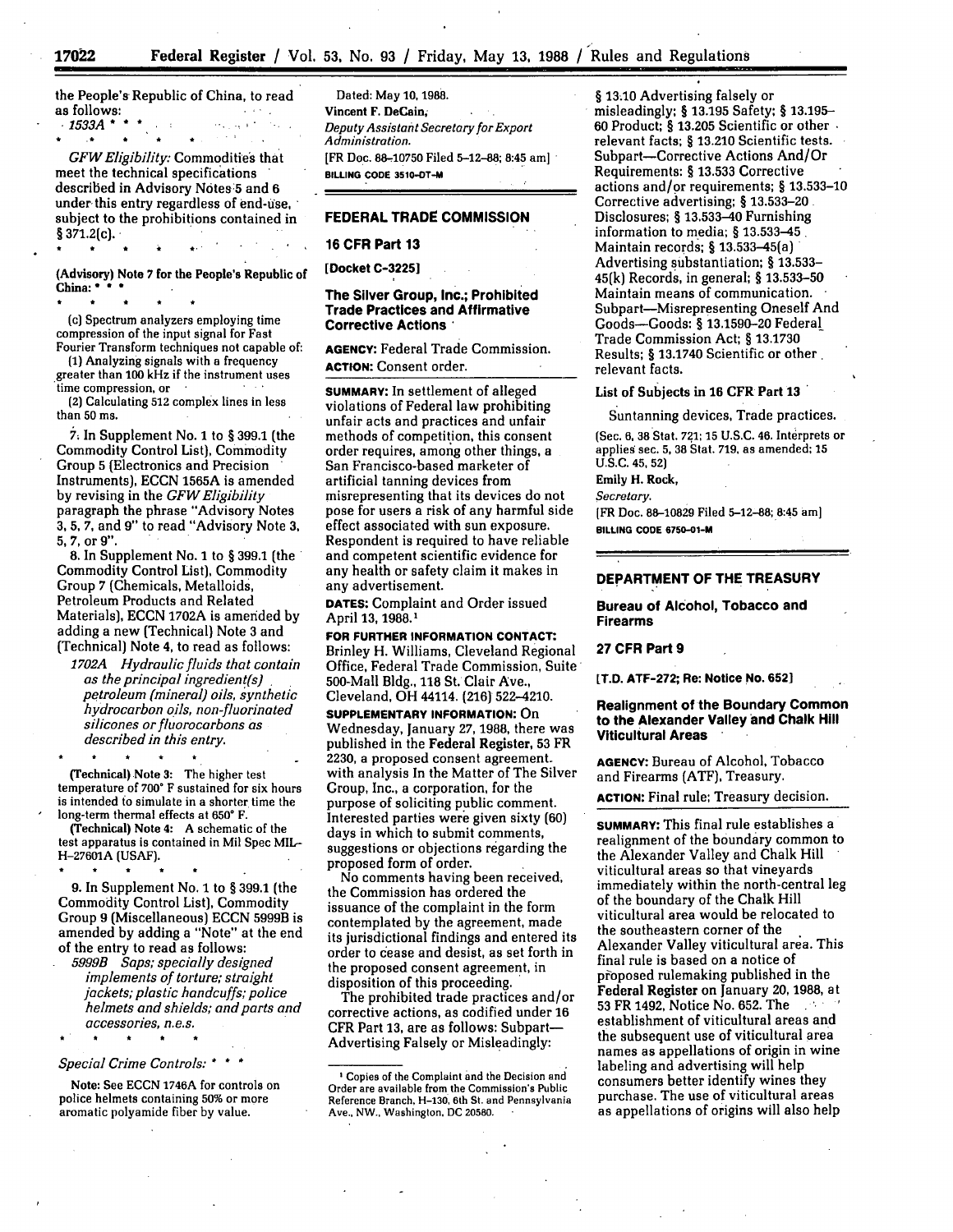winemakers distinguish their products from wines made in other areas.

**EFFECTIVE DATE:** June **13, 1988. FOR FURTHER INFORMATION CONTACT.** Edward A. Reisman, Specialist, Wine and Beer Branch, Bureau of Alcohol, Tobacco and Firearms, Ariel Rios Federal Building, Room **6237,** Washington, DC **20226,** Telephone: (202) **566-7626.**

## **SUPPLEMENTARY INFORMATION:**

#### Background

On August **23, 1978, ATF** published Treasury Decision **ATF-53 (43** FR 37672, **54624)** revising regulations **in** Title **27,** Code of Federal Regulations, Part 4. These regulations allow the establishment of definite American viticultural areas. The regulations also allow the name of an approved viticultural area to be used as an appellation of origin in the labeling and advertising of wine.

On October **2, 1979, ATF** published Treasury Decision **ATF-60** (44 FR 56692) which added to Title **27** a new Part 9 American viticultural areas. Section 4.25a(e)(1) of Title **27,** Code of Federal, Regulations, Part **4,** defines an American viticultural area as a delimited grape growing region distinguishable **by** geographical features.

Section 4.25a(e)(2), outlines the procedure for proposing an American viticultural area. Any interested person may petitition **ATF** to establish a grape- growing region as a viticultural area. The petition shall include-

(a) Evidence that the name of the proposed viticultural area is locally and/or nationally known as referring to the area specified in the petition;

**(b)** Historical or current evidence that the boundaries of the viticultural area are as specified in the petition;

(c) Evidence relating to the geographical features (climate, soil, elevation, physical features, etc.) which distinguish the viticultural features of the proposed area from surrounding areas;

**(d)** A description of the specific boundary of the proposed viticultural area, based on features which can be found on United States Geological Survey **(U.S.G.S.)** maps of the largest applicable scale; and,

(e) A copy (or copies) of the appropriate U.S.G.S. map(s) with the proposed boundary prominently marked. Establishment of the Chalk Hill and Alexander Valley Viticultural. Areas.

With the issuance of T.D. **ATF-155** on October 21, **1983** and T.D. **ATF-187** on October 24, 1984, ATF established,

respectively, the Chalk Hill and the Alexander Valley viticultural areas in Sonoma Counfy, California. On August 26, 1986, **ATF** issued T.D. **ATF-233** which made several revisions to the<br>boundary of the Alexander Valley viticultural area including the extension of the southern leg of the boundary to include the Digger Bend area east of  $\circ$  Healdsburg.

#### Petition

**By** letter dated August **20, 1987,** Ms. Willi Martin-Hilliard and Mr. Richard Godwin, owners and operators of separate vineyards sited on the southfacing slopes of Bell Mountain, filed a petition to extend the boundary of the Alexander Valley viticultural area approximately one mile south in order to include land on which is sited 76 acres of vineyards in the watershed of Martin Creek which flows into Barnes Creek to Brooks Creek and the Russian River. The petition, researched and prepared **by** William K. Crowley, a professor of geography at Sonoma State University in Santa Rosa, California, documented the name recognition, history and physical features of this area and includes declarations of support from neighbors, grape growers and local winemakers.

The petition included evidence that the land in the area enjoys name recognition and shares similar features, soils, and climatic conditions as adjoining land within the boundary of the Alexander Valley viticultural area.

## Name

The Alexander Valley viticultural area was established 30 days after the issuance of T.D. ATF-187 which was published in the Federal Register on October 24, 1984.

In early 1981, the Hilliards subdivided their property and sold the more northerly portion to Mr. Godwin. Also in **1981,** the Hilliards planted **55** acres of wine grape vines on their portion of the subdivided property. In 1983, Mr. Godwin established a 21-acre vineyard on his property. The Hilliards and Mr. Godwin stated that these vineyards are in closer proximity to vineyards planted in the Alexander Valley viticultural area than vineyards planted in either the Chalk Hill viticultural area or in the Russian River viticultural area. In fact, a part of Mr. Godwin's property, on which no grapes are presently planted, lies within the existing boundary of the Alexander Valley viticultural area.

The Hilliards have advised **ATF** that they were unaware until the Spring of **1986** that their vineyards had been excluded from the boundary established in November 1984 for the Alexander Valley viticultural area. Although the Hilliards planted their vinevards in 1981. they did not establish permanent residence on their property until November **1983.**

Consequently, when ATF held a public hearing in Sonoma County in February **1983** to air the petition filed **by** the Alexander Valley Appellation Committee in 1981 and a second group's petition to include land north of Geyserville to the Mendocino County line, the Hilliards saw no need to give testimony at the hearing or to file a written comment.

The petition included a declaration of support from Mr. Frederick P. Furth, the petitioner for the Chalk Hill viticultural area. Included in Mr. Furth's letter was the statement "I have no objection to this (petition) and frankly have always considered your vineyards were in the Alexander Valley Appellation originally,."

The petition also included letters of support from Messrs. Hank Wetzel, Russell H. Green, Jr., and Robert **A.** Young, wine grape growers in the Alexander Valley viticultural area, and wine producer Michael **G.** Dacres Dixon, all of whom were members of the Appellation Committee which filed the June 18, **1981,** petition to establish the Alexander Valley viticultural area. **All** have demonstrated great concern that the Alexander Valley viticultural area be carefully defined and all maintain that these properties should have been included in the originally petitioned area.

The declarations supported the petitioners' statement that the vineyards planted in **1981** on the Hilliard property and in **1983** on the Godwin property "are most closely associated with the Alexander Valley, both **by** people living in the area and **by** their proximity to other Alexander Valley vineyards."

## Climate

Thermograph readings for the petitioned area were taken in **1981** on the Hilliard property. These readings suggested that the vineyards lie on the boundary between Region I and Region **I.** The petition stated that the reading of **2,475** heat summation units "is similar to locations in the southern end of Alexander Valley, though obviously cooler than the central and northern portions." The petition noted that "because the property is in the boundary area of regular summer fog intrusions, readings could vary considerably from one year to the next, with the best guess that the **(1981)** reading is a relatively cool year."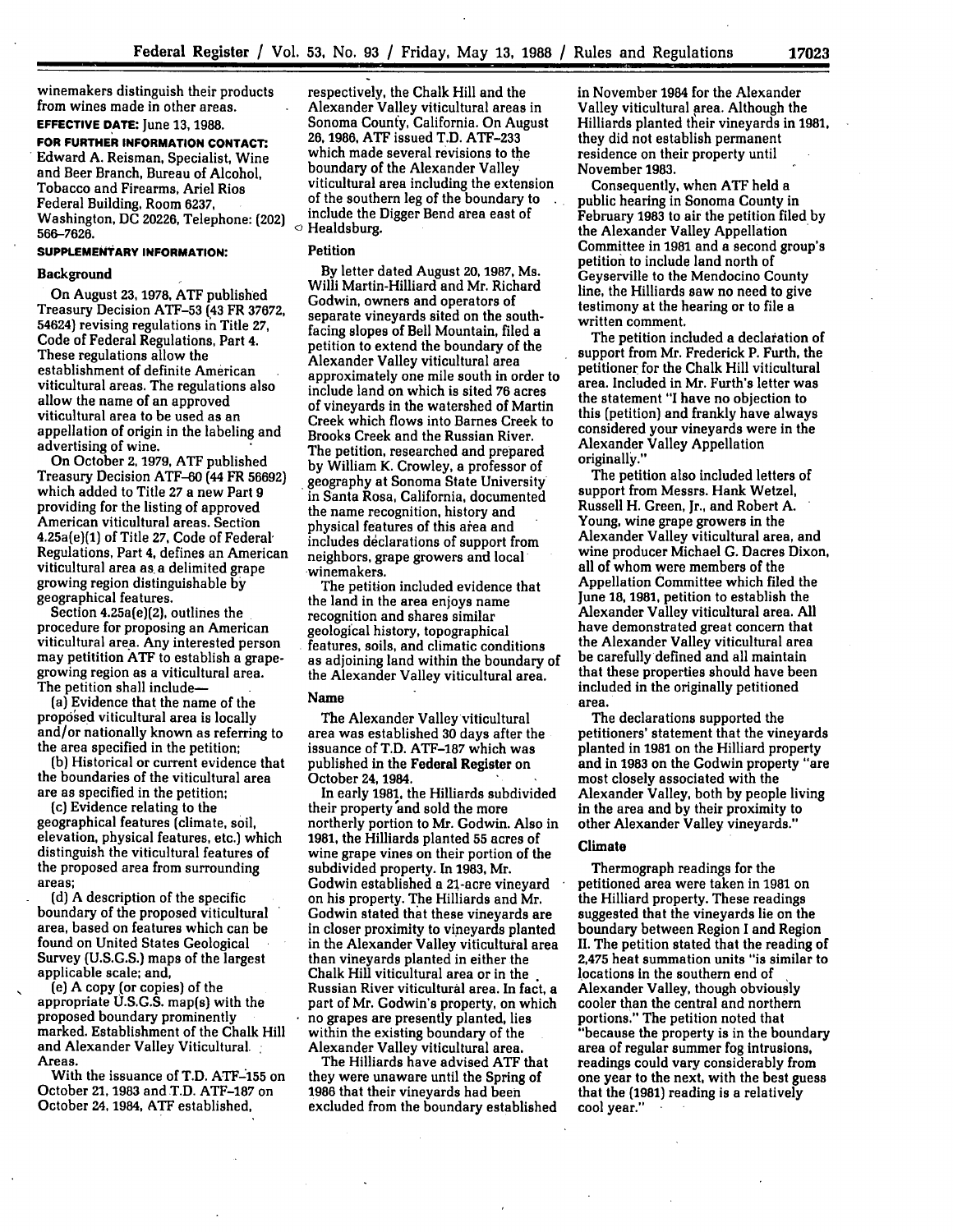## **Soils**

The petition stated that the principal soils of the Martin Creek **area,** namely, Felta very gravelly **ioams,** Spreckels loam, and Yolo silt loam, "represent soil series and associations common to the existing Alexander Valley (viticultural area)."

## Topography

The southeastern leg of the boundary of the Alexander Valley viticultural area extends in an easterly direction from the summit of Chalk Hill to just south of the summit of Bell Mountain. The Martin Creek area lies on the south-facing are planted on low hills ranging from 300 to 400 feet above sea level. Part of the petitioned area was within the Franz Creek drainage and part was within the Brooks Creek drainage. The points of confluence where the waters in these streams flow into the Russian River were within the boundary of the Alexander Valley viticultural area. The terrain of the Chalk Hill viticultural area to the south and west of the petitioned area. was higher in elevation and more rugged than that of the petitioned area.

## *Chalk Hill Viticultural Area"*

**The** proposal to revise the boundary of the Alexander Valley viticultural area affected a portion of the boundary common to the Chalk Hill viticultural area. The petitioners requested that the common boundary between the two viticultural areas be realigned so as to extend the southern leg of the boundary for the Alexander Valley viticultural area and to curtail the north-central leg of the boundary for Chalk Hill

viticultural area. The statement from the petitioner for the Chalk Hill viticultural area, the letters of support from the original petitioners for the-Alexander Valley appellation, and the physical proximity of the vineyards in the petitioned area to vineyards within the present boundary of the Alexander Valley viticultural area supported the criteria for history and recognition of name. The limited climatic data suggested that the petitioned area lies in a transitional space between the inland "coastal warm" Alexander Valley viticultural area and the Chalk Hill viticultural area. The latter encompasses the higher elevation "coastal warm" areas near Mark West Springs aswell: as the. "coastal cool" basin of the Russian River south of Fitch Mountain...

## **Notice** of Proposed Rulemaking

On January 20, i988, Notice No. **652** was published in the Federal Register with a 30-day comment period. The notice was titled "Realignment of the Boundary Common to the Alexander Valley and Chalk Hill Viticultural Areas." In that notice **ATF** invited comments from all interested parties. Three comments were received during the comment period.

One commenter with a winery located in Alexander Valley claimed that it used $\infty$ the appellation "Alexander Valley" since the **1975** vintage. The commenter supported the proposed realignment of the boundary. A second commenter supported the realignment. The commenter said that the area to be added to the Alexander Valley viticultural area had very similar climate, soil and topography to that viticultural area. The commenter concurred with the proposal to realign the boundary. The third commenter also concurred with the proposal because the realignment increasing the Alexander Valley viticultural area acreage would more accurately describe vineyard land that had similar geological history, topographical features, soils and climatic conditions.

## Realignment of Common Boundary

The description of the boundary of the established Alexander Valley viticultural area, as found in.27 CFR **9.53,** is amended to include all of section **28** and portions of sections **27, 29, 33** and 34 in Township **9 N.,** Range 8 W. The description of the boundary of the established Chalk Hill viticultural area, as found in **27 CFR 9.52,** is amended. to exclude all of section **28** and portions of sections **27, 29, 33** and **34** in Township **9 N.,** Range 8 W. The amended boundary description appears in the regulation portion of this rulemaking.

## Miscellaneous

**,ATF** does not wish to give the impression **by** approving this realignment of the boundary common to the Alexander Valley and Chalk Hill viticultural areas that it is approving or endorsing the quality of the wine derived from these two viticultural areas. **ATF** is approving these viticultural areas as being distinct and not better than other areas. **By** approving these realignments, wine producers within these areas are allowed to claim a distinction on labels **and** advertisements as to the origin of the grapes. Any commercial advantage gained can only come from consumer acceptance of wines from "Alexander Valley" and "Chalk Hill."

#### Regulatory Flexibility Act

The provisions of the Regulatory Flexibility Act relating to a final

regulatory flexibility analysis **(5 U.S.C.** 604) are not applicable to this final rule because it will not have a significant economic impact on a substantial number of small entities. The final rule will not impose, or otherwise cause, a significant increase. in reporting, recordkeeping, or other compliance burdens on a substantial number of small entities. The final rule is not expected to have significant secondary or incidental effects on a substantial number of small entities.

Accordingly, it is hereby certified under the provisions of section **3** of the Regulatory Flexibility Act **(5 U.S.C. 605(b))** that this final rule will **not** have a significant economic impact on a substantial number of small entities.

## **Executive Order'12291**

In compliance with Executive Order **12291, ATF** has determined that this. final rule is not a "major rule" since it will not result in:

(a) An annual effect on the economy of **100** million or more;

**(b)** A major increase in costs or prices for consumers, individual industries, Federal, state, or local government agencies, or geographic regions; or

(c) Significant adverse effects on competition, employment, investment, productivity, innovation, or on the ability of United States-based enterprises to compete with foreignbased enterprises in domestic or export markets.

# **Paperwork Reduction Act**

The provisions of the. Paperwork Reduction Act of **1980, Pub. L. 96-511, 44 U.S.C.** Chapter **35,** and its implementing regulations, **5** CFR Part **1320,** do not apply to this final rule because no requirement to collect information is imposed.

# **Drafting Information,**

The principal author of this document is Edward **A.** Reisman, Wine and Beer Branch, Bureau of Alcohol, Tobacco and Firearms.

#### List of Subjects in **27 CFR Part 9**

Administrative practice and procedure, Consumer protection, Viticultural areas, Wine.

#### **Authority and Issuance**

**Title 27, Code of Federal- Regulations,** Part 9, American Viticultural Areas, is amended as follows:

#### PART 9-[AMENDED]

Paragraph **I.** The authority citation for **27 CFR Part 9** continues to read as follows: